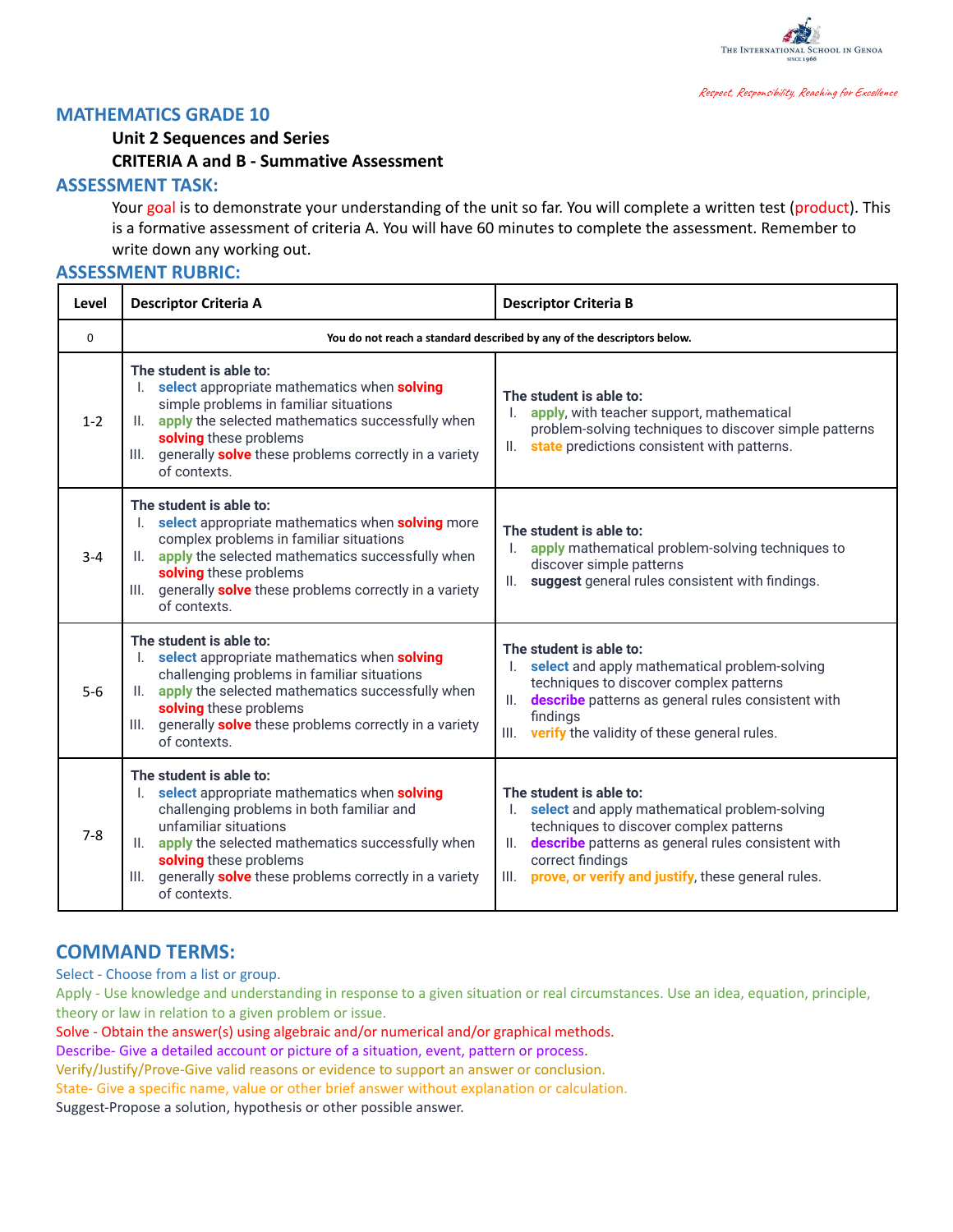

# **Formula Shee t**

| The <i>n</i> th term of an<br>arithmetic sequence      | $u_n = u_1 + (n-1)d$                                                      |
|--------------------------------------------------------|---------------------------------------------------------------------------|
| The sum of $n$ terms of an<br>arithmetic sequence      | $S_n = \frac{n}{2}(2u_1 + (n-1)d); S_n = \frac{n}{2}(u_1 + u_n)$          |
| The <i>n</i> th term of a<br>geometric sequence        | $u_n = u_1 r^{n-1}$                                                       |
| The sum of $n$ terms of a<br>finite geometric sequence | $S_n = \frac{u_1(r^n - 1)}{r - 1} = \frac{u_1(1 - r^n)}{1 - r}, r \neq 1$ |

| $\boldsymbol{n}$ |                                |                |                 |                                                       |
|------------------|--------------------------------|----------------|-----------------|-------------------------------------------------------|
| $u_n$            |                                |                |                 | $(a+b+c+d)$ $8a+4b+2c+d$ $27a+9b+3c+d$ $64a+16b+4c+d$ |
|                  | $(7a+3b+c)$                    | $19a + 5b + c$ | $37a + 7b + c'$ |                                                       |
| $\Delta 2$       | $\sqrt{12a+2b}$<br>$18a + 2b'$ |                |                 |                                                       |
| $\Delta 3$       |                                | $\sqrt{6a}$    |                 |                                                       |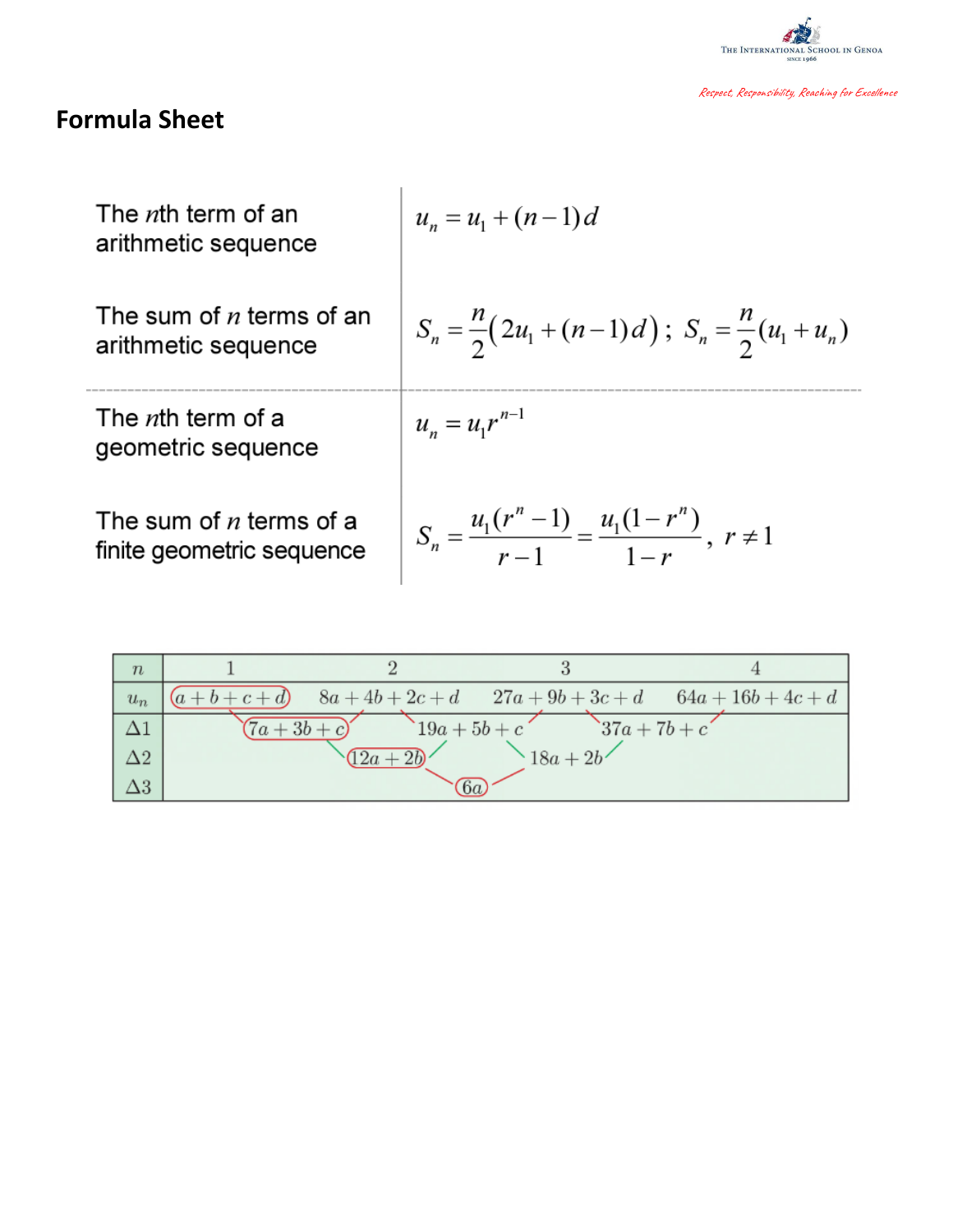

| Criteria A Level 1-2: The student is able to:                                                                                                                                                                                                              | Criteria B Level 1-2: The student is able to:                                                                                                            |
|------------------------------------------------------------------------------------------------------------------------------------------------------------------------------------------------------------------------------------------------------------|----------------------------------------------------------------------------------------------------------------------------------------------------------|
| select appropriate mathematics when solving simple<br>problems in familiar situations<br>apply the selected mathematics successfully when solving<br>H.<br>these problems<br>generally solve these problems correctly in a variety of<br>III.<br>contexts. | apply, with teacher support, mathematical<br>problem-solving techniques to discover simple patterns<br>state predictions consistent with patterns.<br>H. |

## 1. Write down a rule to describe the following sequences and then find the next term:

| a. $2, -1, -4, -7$ | b. 6, 3, $1\frac{1}{2}$ , $\frac{3}{4}$ |
|--------------------|-----------------------------------------|
|                    |                                         |
|                    |                                         |
|                    |                                         |
|                    |                                         |
|                    |                                         |
|                    |                                         |

2. Find the first three terms of the arithmetic sequences with the  $n<sup>th</sup>$  term:

| a. $u_n = 3n^2 - 2$ | b. $u_n = (n^2 - 3)$ |
|---------------------|----------------------|
|                     |                      |
|                     |                      |
|                     |                      |

3. Find the first three terms of the geometric sequence with the n<sup>th</sup> term:

| $u_n = 4 \cdot 3^{n}$ | b. $u_n = 5 \cdot (-\frac{1}{2})^{n-1}$ |
|-----------------------|-----------------------------------------|
|                       |                                         |
|                       |                                         |
|                       |                                         |
|                       |                                         |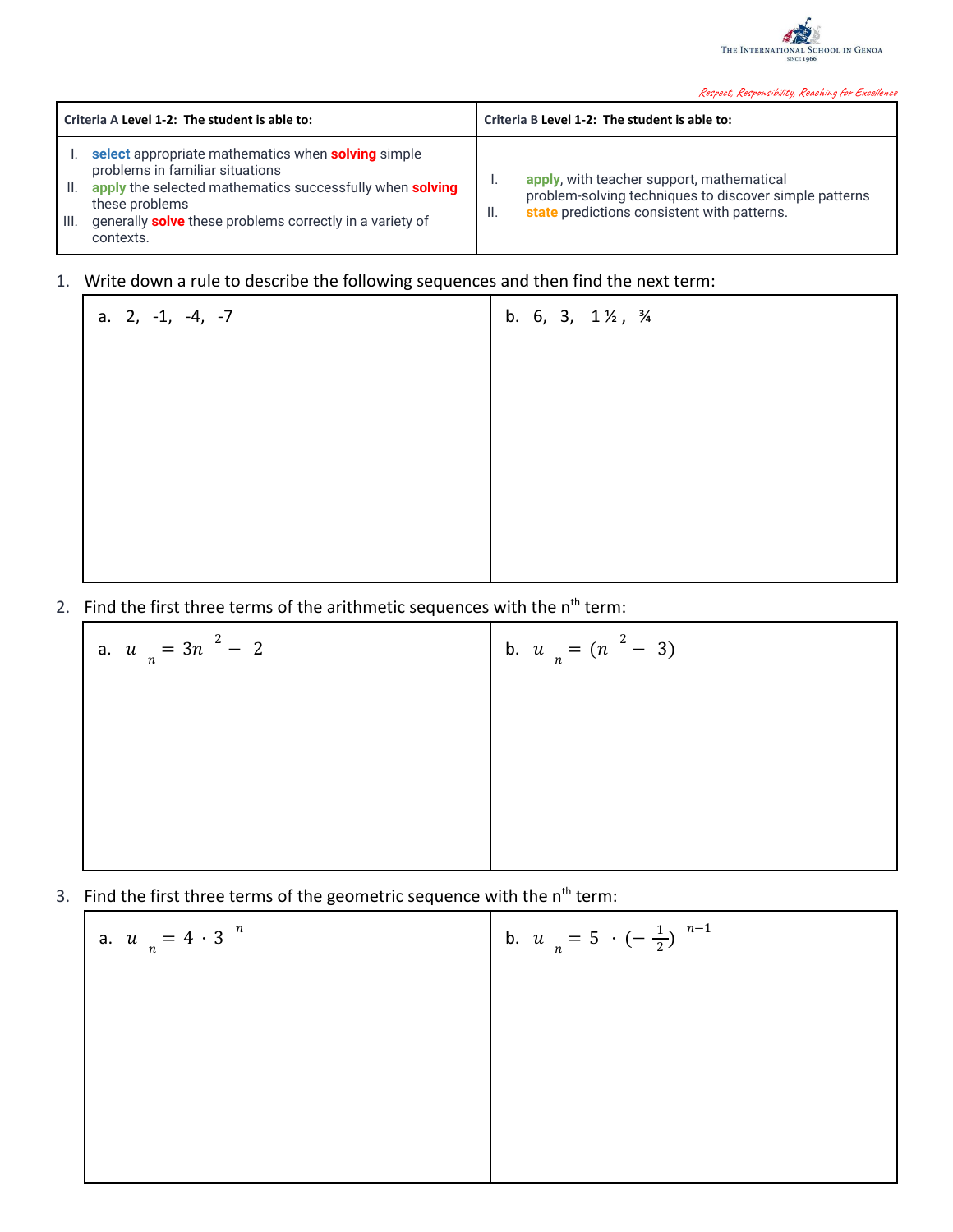

| Criteria A Level 3-4: The student is able to:                                                                                                                                                                                                                                  | Criteria B Level 3-4: The student is able to:                                                                                   |
|--------------------------------------------------------------------------------------------------------------------------------------------------------------------------------------------------------------------------------------------------------------------------------|---------------------------------------------------------------------------------------------------------------------------------|
| select appropriate mathematics when solving more<br>complex problems in familiar situations<br>apply the selected mathematics successfully when solving<br>- II.<br>these problems<br>generally solve these problems correctly in a variety of<br>$\mathsf{III}.$<br>contexts. | apply mathematical problem-solving techniques to<br>discover simple patterns<br>suggest general rules consistent with findings. |

- 4. A new subscription music streaming service gains 1000 subscribers in its first month, 2500 in its second month, 4000 in its third month, and so on for the whole first year, increasing by a constant amount each month.
	- a. Find the total number of subscribers it would gain in its first year.

- 5. A small business repairs mobile phones. The managers predict 10 phones will be repaired in the first week, 12 phones in the second week, 14 in the third week and so on, increasing capacity by two phones every week as the business grows by word of mouth.
	- a. Write down an expression for the number of phones repaired in the n<sup>th</sup> week. Explain why the number of phones repaired each week forms an arithmetic sequence.

b. Find the total number of phones repaired in the first 10 weeks using the expression you have written down in question a.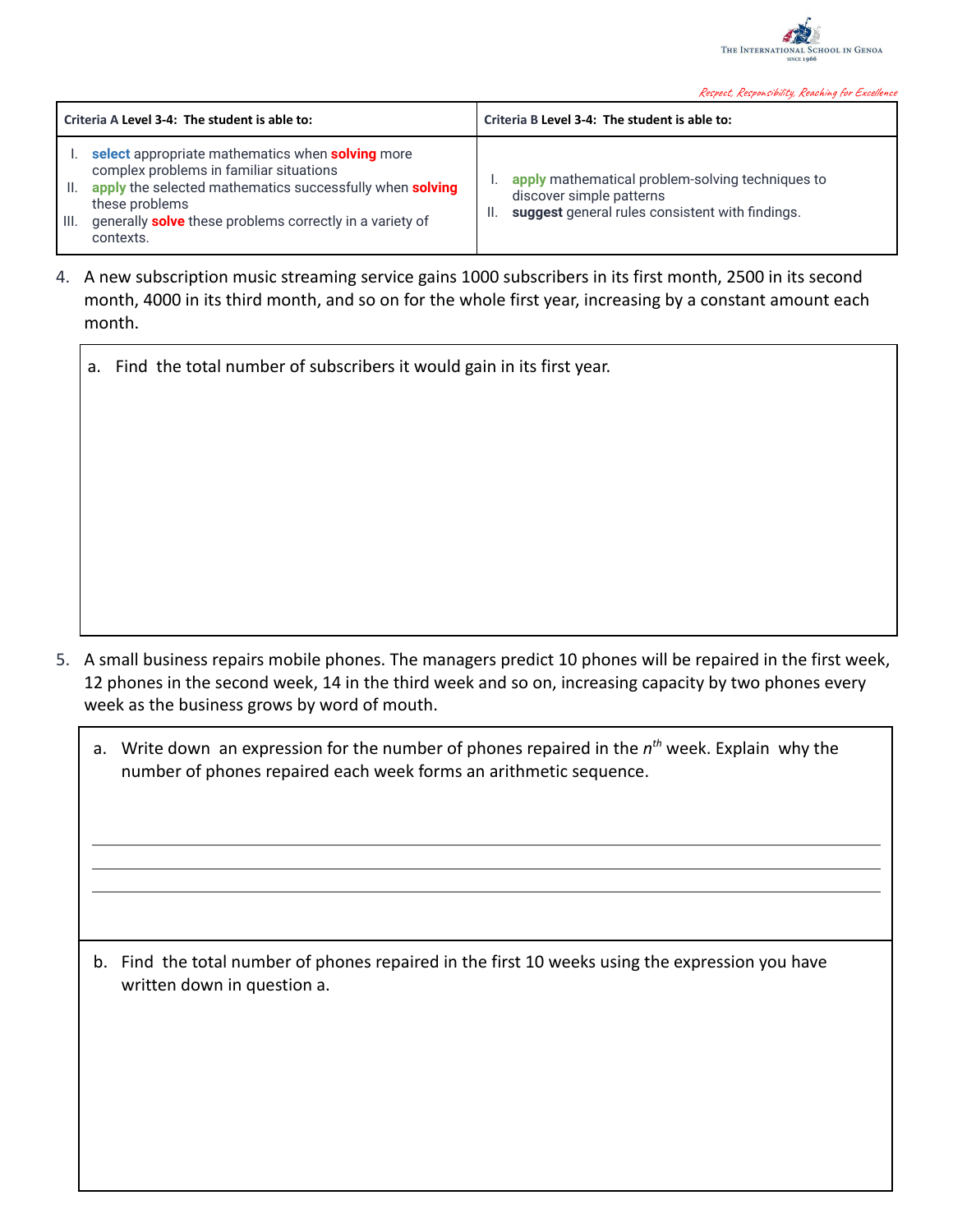

6. A movie producer expects that 1 000 000 people will see her new film in its first week in the cinemas. Past experience tells her that in each subsequent week, the number of people who see the film will be 80% of the week before. Use her modeling assumptions to estimate the number of people who will see the film in the first eight weeks. Give your answer to an appropriate degree of accuracy. Explain why your answer is only an estimate.

| Criteria A Level 5-6: The student is able to:                                                                                                                                                                                                                           | Criteria B A Level 5-6: The student is able to:                                                                                                                                                                      |
|-------------------------------------------------------------------------------------------------------------------------------------------------------------------------------------------------------------------------------------------------------------------------|----------------------------------------------------------------------------------------------------------------------------------------------------------------------------------------------------------------------|
| select appropriate mathematics when solving challenging<br>problems in familiar situations<br>apply the selected mathematics successfully when solving<br>II.<br>these problems<br>generally <b>solve</b> these problems correctly in a variety of<br>HII.<br>contexts. | select and apply mathematical problem-solving techniques<br>to discover complex patterns<br>describe patterns as general rules consistent with findings<br>H.<br>verify the validity of these general rules.<br>III. |

7. Use the difference method to **find** the general term  $u_{n}$  of :

2, 7, 18, 38, 70, 117, 182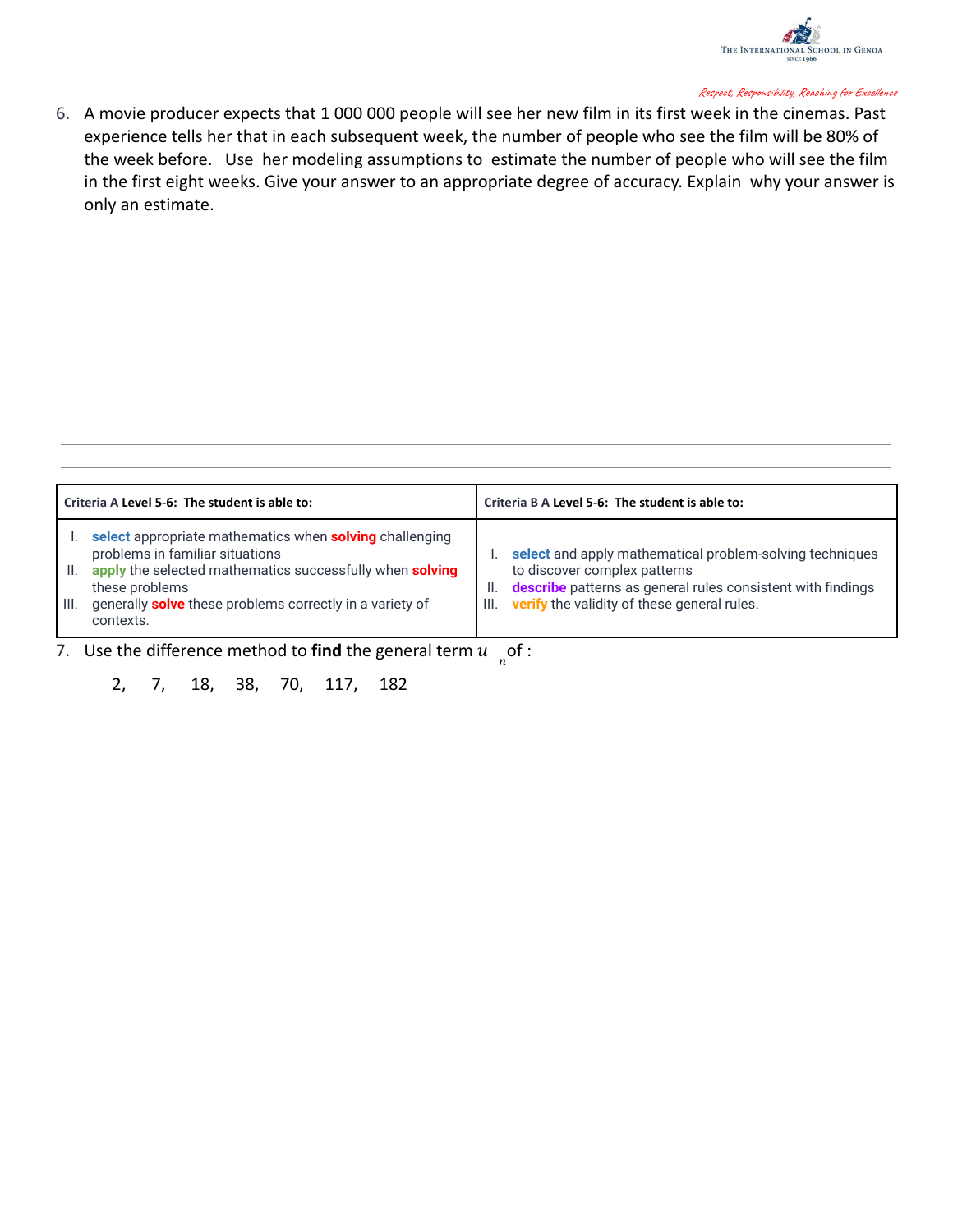

8. An arithmetic series has the first term 11, and the sum of the first fifteen terms as 585. Find the common difference.

9. A geometric series has a common ratio 1.5, and the sum of the first six terms is 1995. Find the value of its first term.